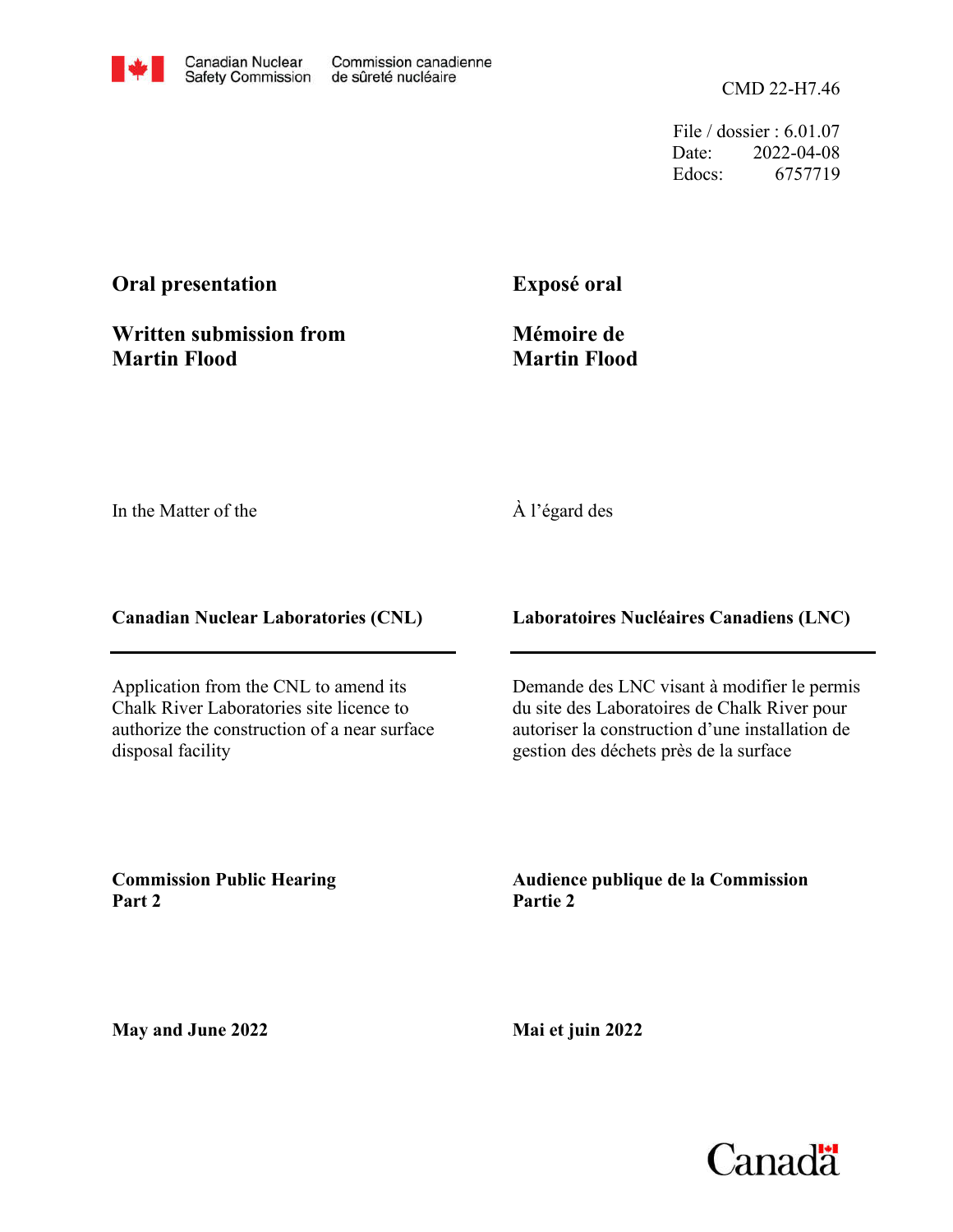**FINAL**

**APRIL 8, 2022**

**Written Submission from Martin Flood**

**To**

**Canadian Nuclear Safety Commission**

**On**

**Canadian Nuclear Laboratories application to amend its Chalk River Laboratories Site License to authorize the construction of a near surface disposal facility**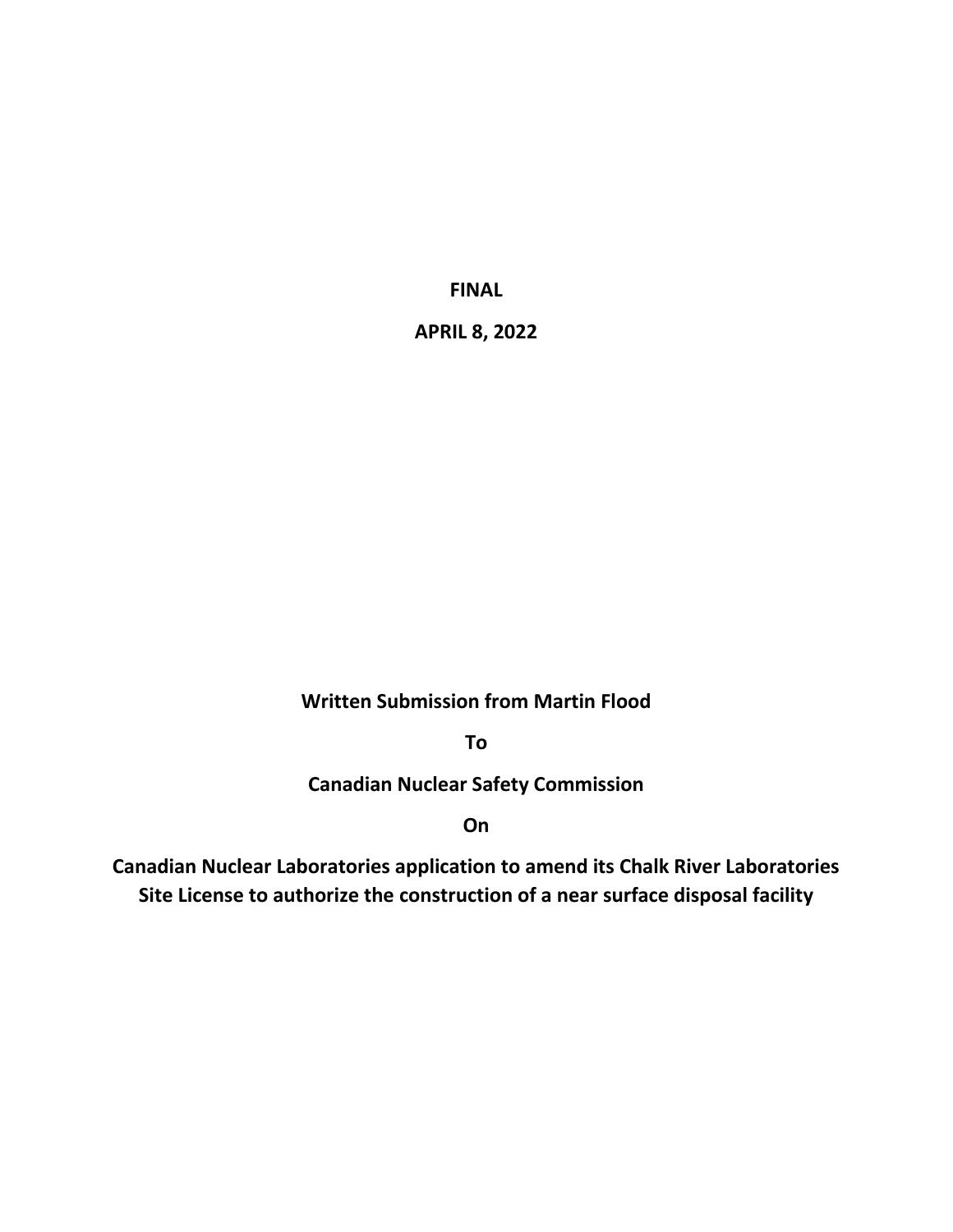### **INTRODUCTION and RECOMMENDATION**

The point of my submission is to urge the Canadian Nuclear Safety Commission to **recommend that the Near Surface Disposal Facility be moved well away from the Ottawa River.**

My name is Martin Flood. I am a retired federal public servant with an ongoing interest in the proposed NSDF at Chalk River. I am as well, a property owner at Fort William in the municipality of Sheenboro, Quebec which is immediately downriver from the proposed site of the NSDF.

I have participated in the public information sessions given initially by the proponent and the CNSC. Over the past number of years, I have followed a great deal of the information available through various public forums. I have gone door to door in our local community of Sheenboro with a petition opposing the NSDF proposal. Over 200 individuals signed the petition which was presented to our local council and sent to our local MP. Only seven people declined to sign the petition. Most recently I followed the hearings conducted by the Standing Committee on Environment and Sustainable Development on Nuclear Waste Governance in Canada.

I have concluded that the proposal put forward by the proponent is deeply flawed. I also have little confidence that the proponent can build this facility to safely protect people and the environment**. I therefore urge you, the Commissioners, to recommend that the proposed site for the NSDF be moved well away from the Ottawa River.** 

It is not my intention, nor am I qualified, to debate the scientific rationale that has been put forward by the proponents in their Environmental Assessment Report. Nor am I qualified to question the scientific examination of the project by the dedicated staff of the Canadian Nuclear Safety Commission (CNSC). I urge you to look beyond the science and to consider that the project will be carried out by a group of humans over close to a hundred-year period under the umbrella of the Canadian National Energy Alliance (CNEA). Do you have a high degree of confidence that this group has the competence and integrity to do the job?

I am presenting my rationale for my recommendation under four headings:

- Flawed Business Model
- Competency of the Proponent
- Trust in the Proponent
- Unknown Risks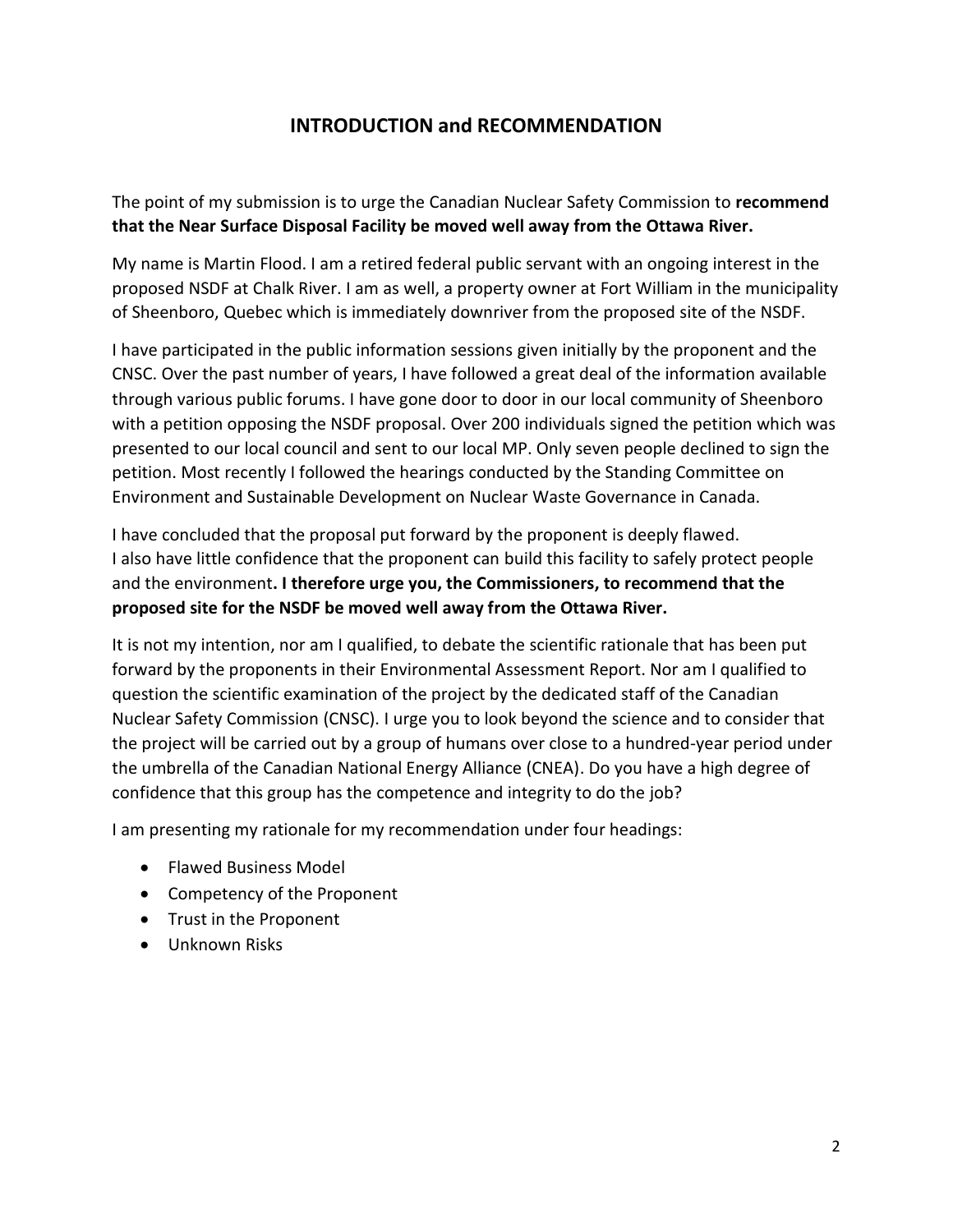# **FLAWED BUSINESS MODEL**

The Federal Government gave a consortium of engineering companies the task of dealing with Canada's nuclear legacy waste. This consortium is called the Canadian National Energy Alliance (CNEA). Their work is being carried out by their subsidiary Canadian Nuclear Laboratories (CNL). It is being overseen by the Atomic Energy of Canada Ltd (AECL) on behalf of the Federal Government under a business model known as Government Owned Company Operated (GoCo).

The GoCo model is a version of a current model widely used in the design, construction, and subsequent operation of many projects. It is extremely important that the owner, in this case the federal government, have iron clad criteria at every stage. Neither the federal government nor its crown corporation AECL have demonstrated that it has the inhouse expertise to identify and monitor the criteria needed in the execution of this project.

I recognize that it is not the place of CNSC to make, change, or modify the government business model. Part of the role of CNSC is, however, to make a judgement as to whether the NSDF project carried out under this structure is likely to safeguard people and the environment. Several examples in the process up to this point raise red flags.

To begin with, the Federal Government locked itself into a GoCo model before putting in place the full expertise to create and manage such a business model. The Auditor General in its Special Examination in 2017 of AECL sited the following:

- As of January 2017, instead of a full complement on the Board of Directors, there were only four members of the Corporation's Board, all holding office on an interim basis.
- At a time when the 5- and 10-year strategic plans were being developed, no President or CEO was in place.
- The Board had not yet implemented a formal systematic process for monitoring and reporting on risks identified in the corporate risk register.
- The reporting framework in the Corporate Plan did not demonstrate how the Corporation would measure the overall objective of restructuring.
- Except for the lead Contracting Officer, the Corporation's contracting team had limited experience working with the GoCo model.

### **This begs the critical question: Did these shortfalls in critical staff result in poor decisions in letting the contract to CNEA?**

The original contract between the government and CNEA has not been made public. One aspect that has been revealed is extremely troubling. The engineering companies that make up the CNEA consortium have changed more than once in its short history. In a project of the complexity of the NSDF, the government owner would surely have made a hiring decision based on the expertise, track record, and integrity of the members in the consortium. Most certainly the expertise of each member would have been critical. Why then has it been necessary to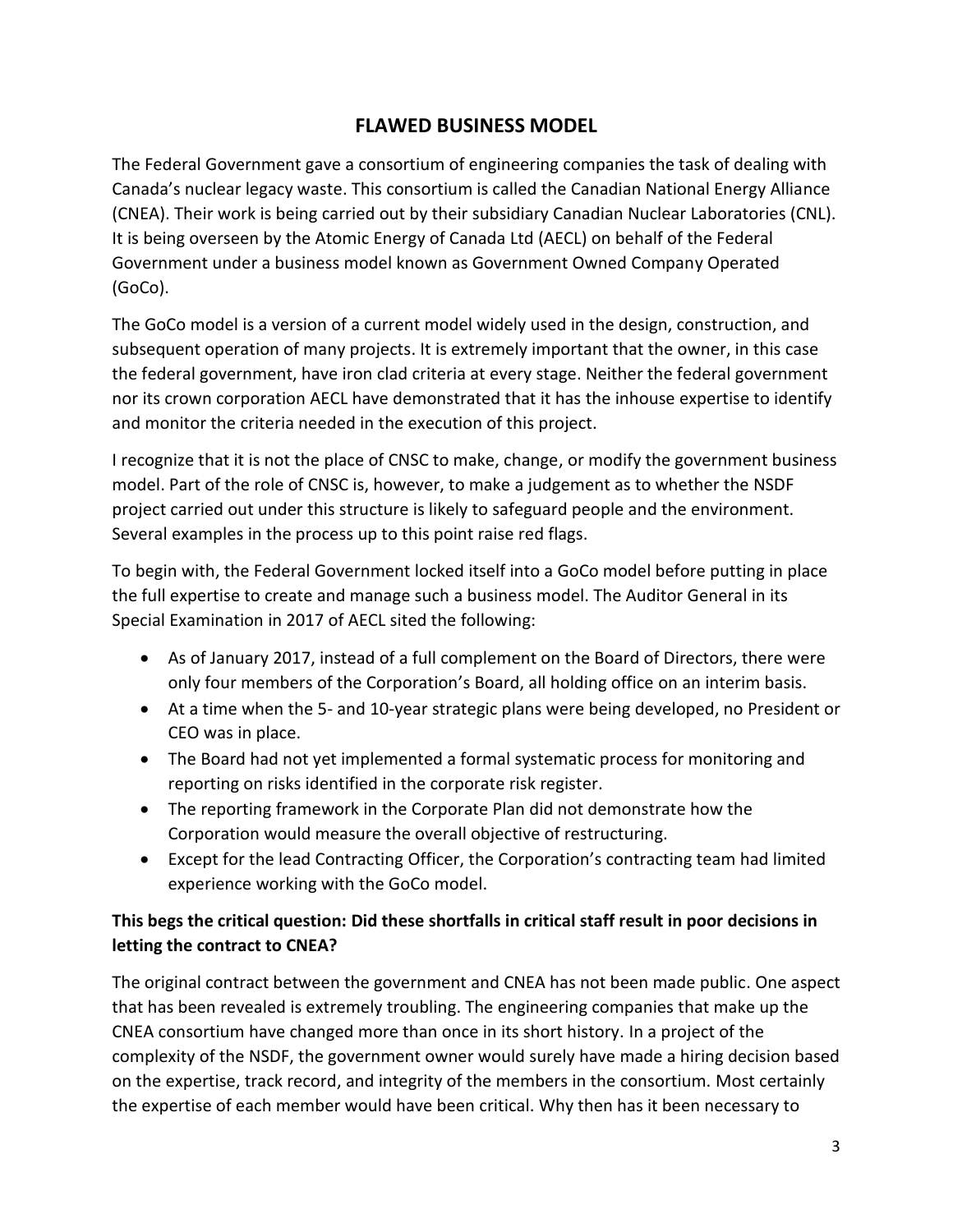change consortium membership? This calls into question the capability of AECL to make these kinds of decisions.

The choice of the site for the NSDF on the 10,000-acre AECL property is a major error. The 35 acre site within one kilometer of the Ottawa River was chosen by the proponent. Their stated rationale does not stand up to scrutiny.

- There are 10,000 acres to choose from on the AECL property plus an additional 60,000 acres of federal lands immediately adjacent at Garrison Petawawa and the forestry research station.
- The proposed site is not in compliance with the International Atomic Energy Agency (IAEA) criteria with respect to placement of nuclear waste near water.
- The proposed site is on a ridge sloping away from the river. This is deemed as a positive by the proponent despite the accepted fact that water will eventually drain back into the river.
- The proponent states that the proposed site would negate having to use public roads to transport waste to the NSDF mound site. If a site is chosen well away from the river on the abutting federal lands, there would be no travel over public roads.
- The proposed site is close to the current location of the majority of the waste. This appears to be the major consideration for the proposed site. Sadly, the proponent has chosen convenience over safety considerations for the Ottawa River, a source of drinking water for millions of Canadians.

### **This begs another critical question: What role did AECL, as owner, play in setting critical criteria for choosing a site for the NSDF?**

The terms of the contract between the government of Canada and the Canadian National Energy Alliance (CNEA) have not been made public. AECL refuses to disclose the fees being paid to CNEA. The first allegiance of the private sector is to its own bottom line and its shareholders. In this case, there is no accountability through the Public Accounts of Canada. In addition, we do not know what authority AECL may have bargained away in the contract. We do know that the proponent assumes no liability should things go wrong. This is a recipe for disaster when it comes to an owner trying to hold a contractor responsible for pledges of deliverables.

Despite all the laws, rules, and regulations governing the safe disposal of radioactive and toxic waste, this consortium is left with too much power under the present business model. Another case in point. It has unilaterally decided to move massive quantities of nuclear waste from other locations in Canada to the Chalk River site. A large quantity of this waste, by their own admission, is not suitable for the NSDF. Where was AECL in allowing this to happen? There was no consultation with the public at large and certainly not with the local communities in Ontario or Quebec. **This is an outrageous use of power by a private entity controlled by foreign companies.**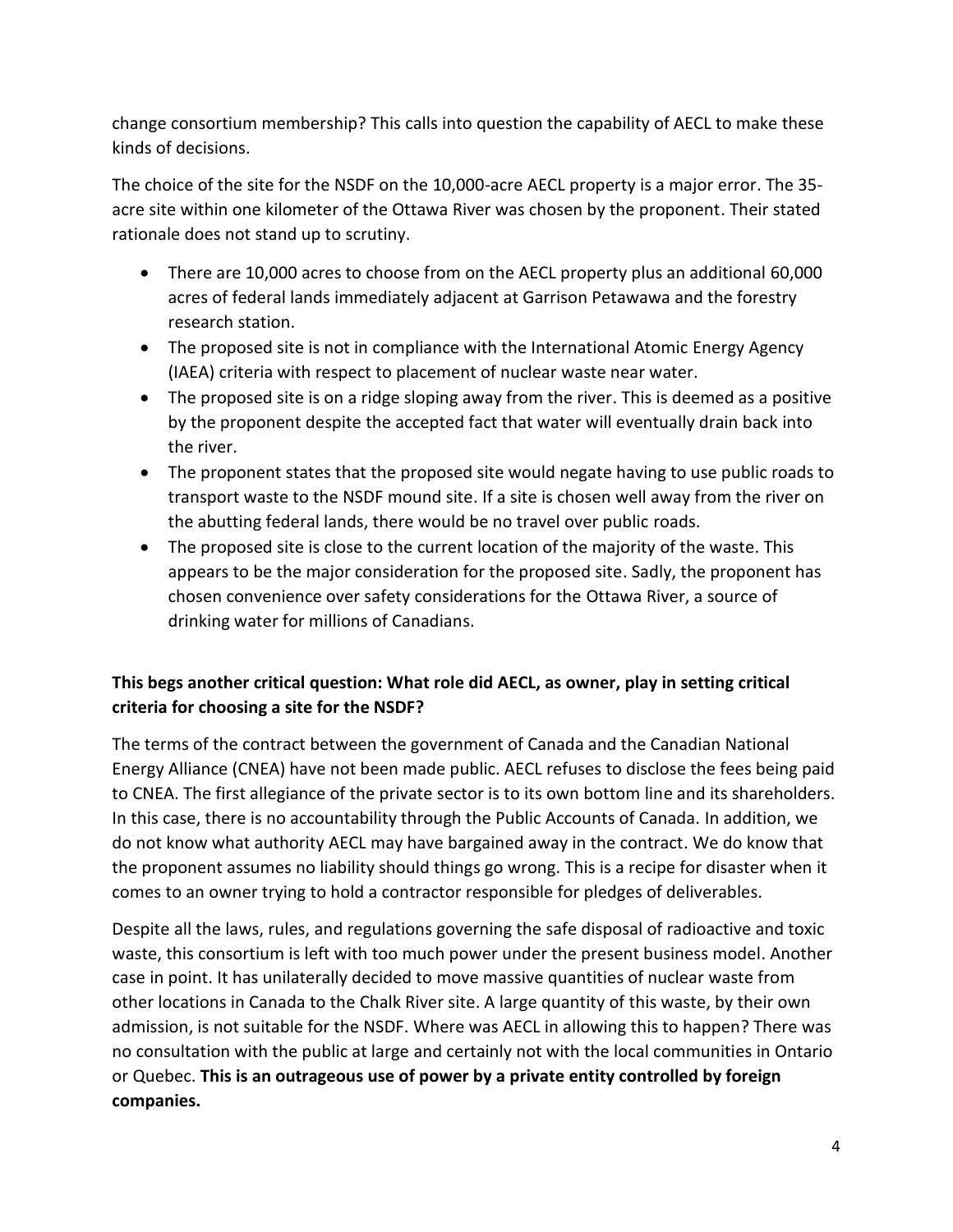There was no consultation with the public at large on the NSDF proposal. Why is this project different from the DGR proposal where communities are party to an "informed and willing consent" process? Why is this NSDF proposal different from a proposal to deposit the world's nuclear waste in Newfoundland and Labrador? In this instance, the politicians – without hesitation – said NO.

**There was no consultation with the public regarding the transportation of massive amounts of nuclear waste from other locations in Canada to Chalk River. This took place despite resolutions from more than 140 municipal councils on both sides of the Ottawa River condemning this action.**

The Go Co business model has resulted in a design proposal for a deeply flawed project. The owner, the federal government, is clearly not in charge. The proponent, controlled by two non-Canadian, multinational engineering companies, is making major decisions without adequate control from AECL. If nothing changes, the construction stage will be a disaster waiting to happen to say nothing of the potential for substantive cost overruns to be passed on to the public.

**In conclusion it is imperative to bring some mitigation of risk to prevent contamination of the Ottawa River. This must include moving the NSDF well away from the river.**

# **COMPETENCE of the PROPONENT**

The proponent's process in preparing the Environmental Assessment report did not reflect the expertise it claims to have. The proponent's original EA submission to CNSC was returned for additional work. This was repeated multiple times. The proponent had the same information as to the requirements which the CNSC had in its possession. Why did the proponent not address all the requirements in the first instance? Either they did not possess the required expertise – or more seriously – they chose to cut corners. Either way, it calls into question their ability and or willingness to construct the NSDF in such a way that the safety of people and the environment will be assured.

The proponent's track record in delivering what it has been contracted to do is less than reassuring. It took years to come to an agreement between the citizens of Port Hope and the federal government on disposing of the nuclear waste in that community. Long before that project is anywhere near complete, this same company, CNEA, has applied for major changes. Is this a group that is a world class expert and knows what it is doing?

The lead member of the proponent, SNC Lavalin, was contracted to construct the Light Rail Transit (LRT) in Ottawa. This project was not delivered on time; its eventual operation continues to be fraught with breakdowns. During construction, the city engineers sited hundreds of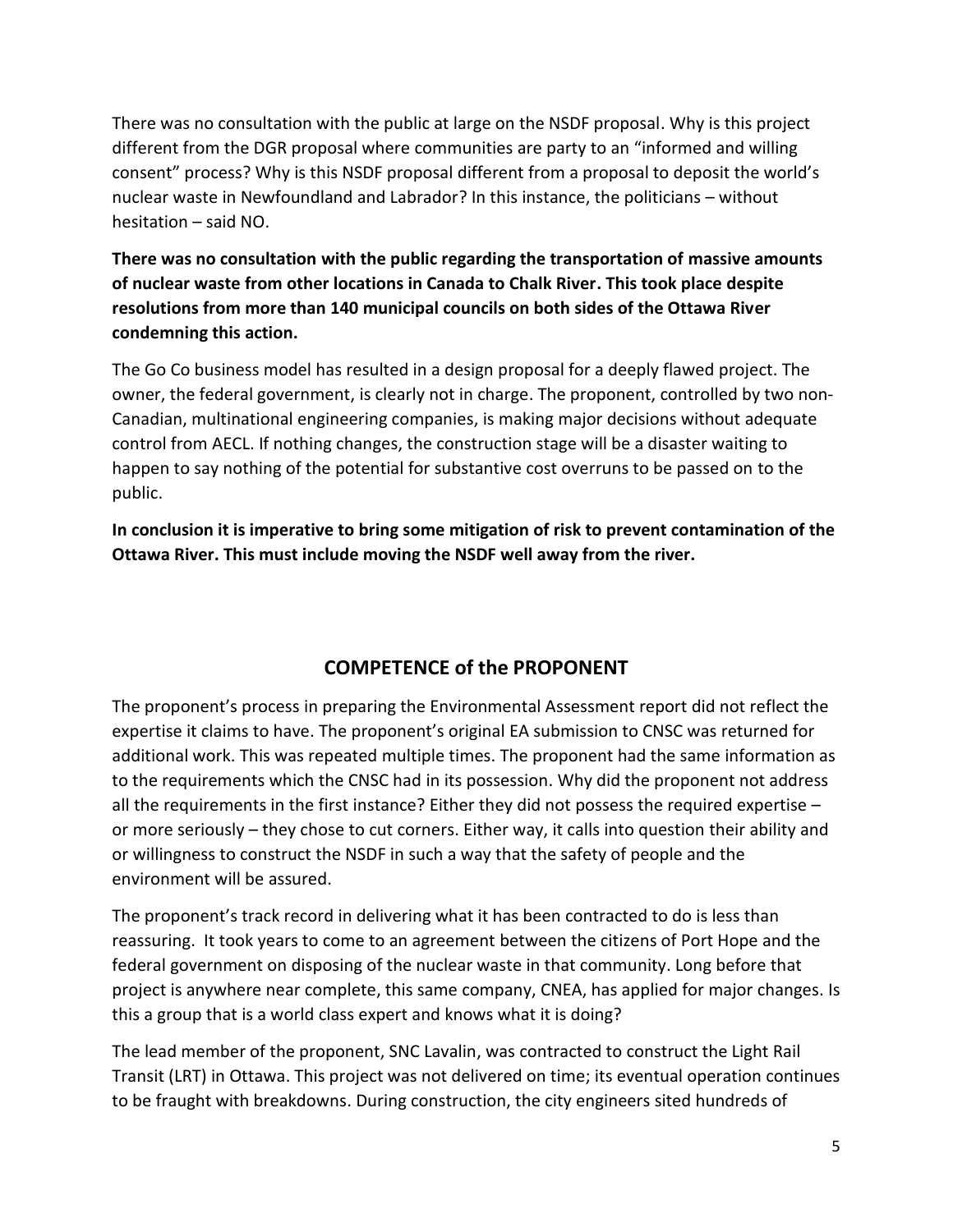instances of non-conformance with the work. For example, the tunnel under the Rideau Canal leaked. There are many successful under water tunnel projects all over the world. What does this say about this proponent's ability to build a tunnel a few hundred feet beneath the Rideau Canal?

Two members of the CNEA consortium (Jacobs Engineering and Fluor) have a very troubling history of not complying with employee safety standards.

### **All these examples and more demonstrate either a lack of competence or, more troubling, a culture of cutting corners.**

#### **The proponent has not demonstrated the test of competence.**

Transpose this scenario to a simple analogy of contracting a company to build a house for your family. A contractor is hired, but before it begins work, you find it has changed the composition of its sub-contractors. You do some further research about work it has done in another town. It turns out the contractor has a record of not finishing projects on time. You check how many times the city building inspector has found non-compliance with the building codes and there are several. You check with the local trade union association, and find that the contractor has been cited for issues around the safety of its workers. What would you do? The prudent owner would find a new contractor.

**In conclusion it is imperative to take some action that will mitigate the very real possibility that there will be serious problems during the construction phase. Move the NSDF well away from the river.** 

# **TRUST in the PROPONENT**

The proponent consistently describes its proposal as using proven technology, following international best practices, and using state of the art methodology. These statements are clearly misleading.

With respect to proven technology, what credibility is there in the following statement about the geomembrane? The proponent says it will endure for 550 years. This is from "lab testing." The proponent claims that the geomembrane has been used in some variation in other "similar locations." To describe the projects in other locations listed in the EA as similar is misleading. They are substantially different.

#### **To say that something is proven technology after a few short years is misleading in the extreme, especially when the geomembrane is advertised as lasting for hundreds of years.**

To describe a project as using "state of the art methodology" and "international best practices" says nothing about whether the technology is sound. It only describes what the nuclear waste industry has produced in its very short history.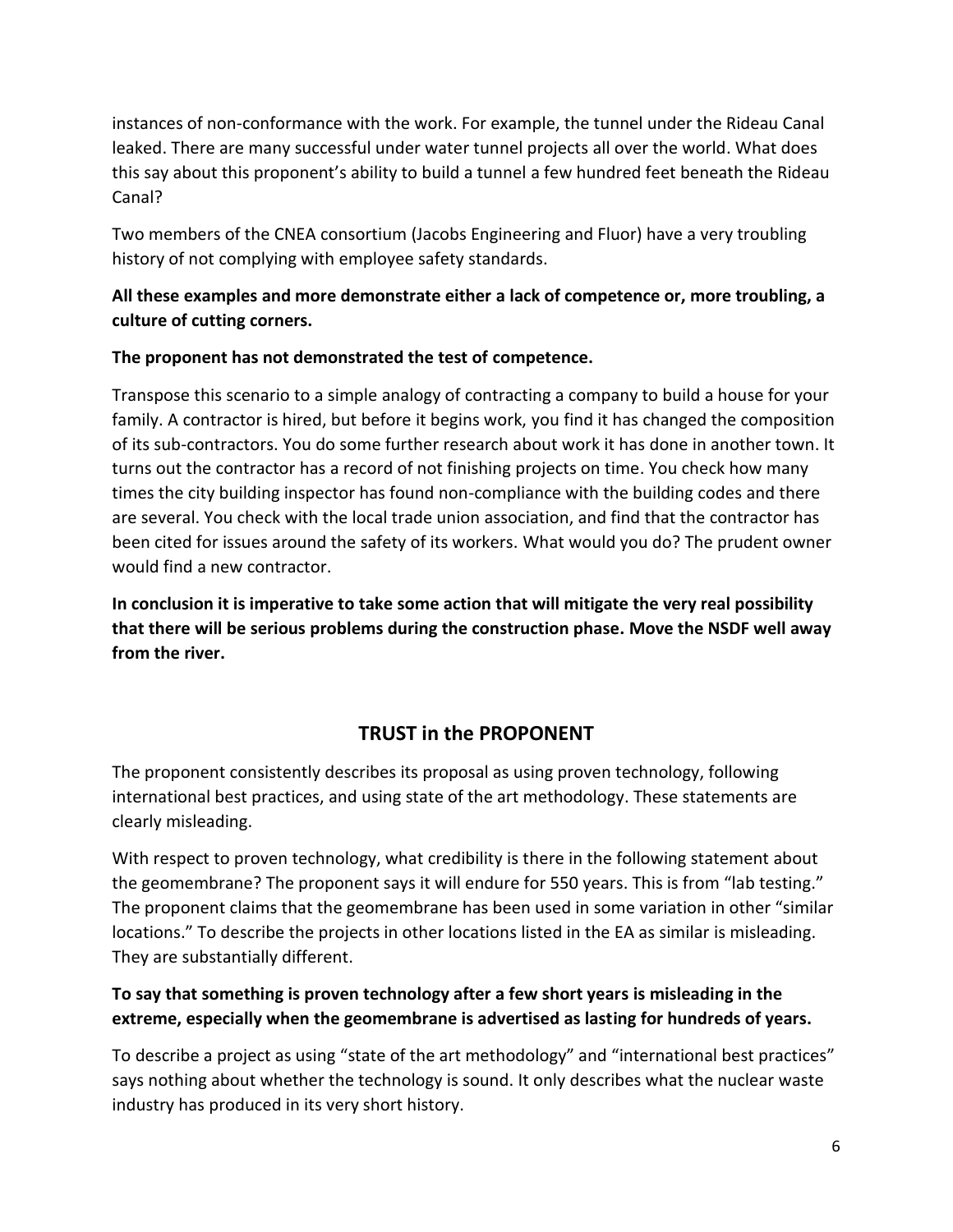At the international level, the lead company in the consortium, SNC Lavalin, was charged with illegal activities. Instead of accepting the internationally approved consequences, it pressured our Canadian government to give them a free pass. When our Justice Minister refused to go along with this, she was forced to resign.

According to the "Violation Tracker" data base, both Jacobs Engineering and Fluor and their subsidiaries have paid millions of dollars to settle violations of government statutes and rules in their work in the United States. These include government contracting related offenses, environment related offenses, employment related offenses, safety related offenses, and more. **What we see here are three companies of the CNEA consortium who do not feel that have to play by the rules.**

On the Canadian scene, SNC Lavalin admitted to an illegal scheme to circumvent our election funding rules.

The proponent claims it follows international guidelines as stated by the International Atomic Energy Agency (IAEA). **If this is the case, why is it proposing to decommission the Nuclear Power Demonstration Reactor at Rolphton Ontario and the Whiteshell nuclear facility in Manitoba by an in-situ process?** This process is not sanctioned by the IAEA for decommissioning facilities of this nature. In the case of Rolphton, the process entails leaving the main reactor components inside the underground foundation and covering them over with grout and cement. Given the geography and seismic activity of the area, there will inevitably be leaching into the river.

The consortium says it will monitor the NSDF for 300 years. This is a meaningless claim, designed to make the public feel good. **Who can predict what a group of humans will do or not do, over the next 300 years? The members of this consortium could not stay intact for even five years.**

**During information sessions with the public, there were incidents where the proponent was faced with tough and legitimate questions. When they did not know the answer, they responded with platitudes and contempt.** 

#### Two examples are:

Question – Are you concerned about the relationship between nuclear radiation and the high incidence of cancer in the upper Ottawa Valley? The short and contemptuous answer was: "Everybody knows cancer is a matter of lifestyle."

Another question – Were there other sites considered for the NSDF on the 10,000-acre AECL site? The extremely brief answer delivered in a dismissive tone was: "The property has been studied to death."

Why are issues of trust germane and important in the design and location of a radioactive and toxic materials disposal site? The critical reason is that trust creates confidence. Confidence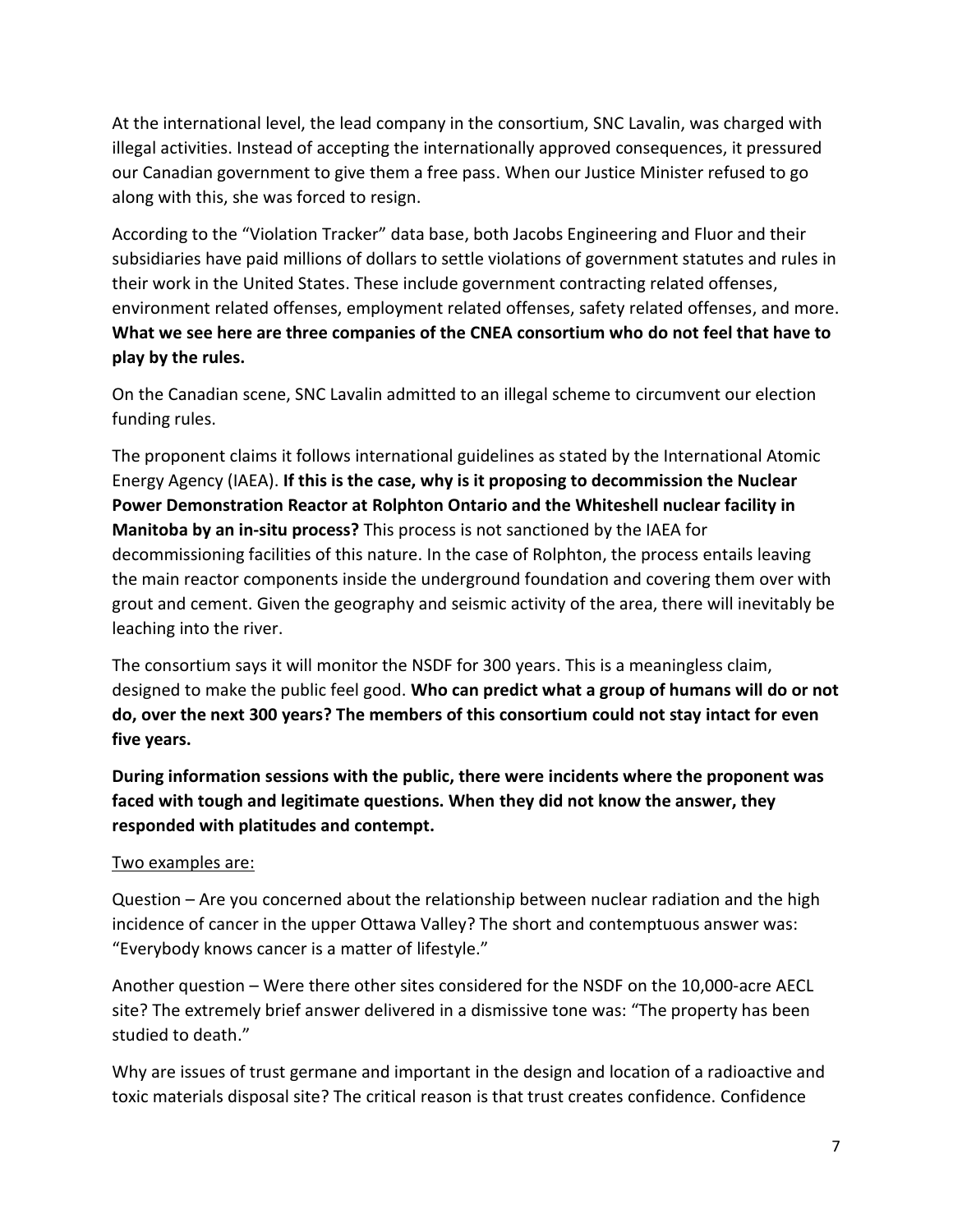that a contractor knows what to do, will do what it says it is going to do, and will do it right the first time; and that the contractor will do all of this without a third party constantly "looking over its shoulder." **Sadly, much of this confidence building has not happened with the proponent up to this point.**

**In conclusion, the crucial question we must ask ourselves is this:**

**Is this consortium a group of companies we want to put our trust in to protect our safety and the future vitality of the Ottawa River? There is no way of knowing for sure, but the track record is cause for grave concern.** 

**We must mitigate the risk by moving the NSDF well away from the river.**

#### **UNKNOWN RISKS**

Both the proponent and CNSC have presented and concentrated on the science on which the proposal is based. Science, as we know, evolves. Many critical elements of current decisions are based on assumptions we accept as valid today. These assumptions may change over time. For example, did the engineers who designed and built the dikes and dams years ago in the Fraser River Valley of BC know, and or be able to predict, the extreme weather that recently caused havoc?

In this part of the Ottawa Valley, we have several dams upriver from Chalk River. In addition, to the unpredictability and severity of extreme weather in the future, there is the question of aging infrastructure. The life cycle of these dams is not forever. Will governments in the future spend the money to keep them current? Would they currently withstand catastrophic earthquakes or deluge of rain?

There is always risk associated with human error. Despite all precautions, unforeseen and lifethreatening incidents will inevitably occur. Historical examples include the 1952 and 1958 accidents at Chalk River, Chernobyl in Russia, Three Mile Island in the USA, and Fukushima in Japan. Add to these occurrences the added threats of terrorism and war. These may sound remote; however, we need only ask the people of New York City and the Ukraine.